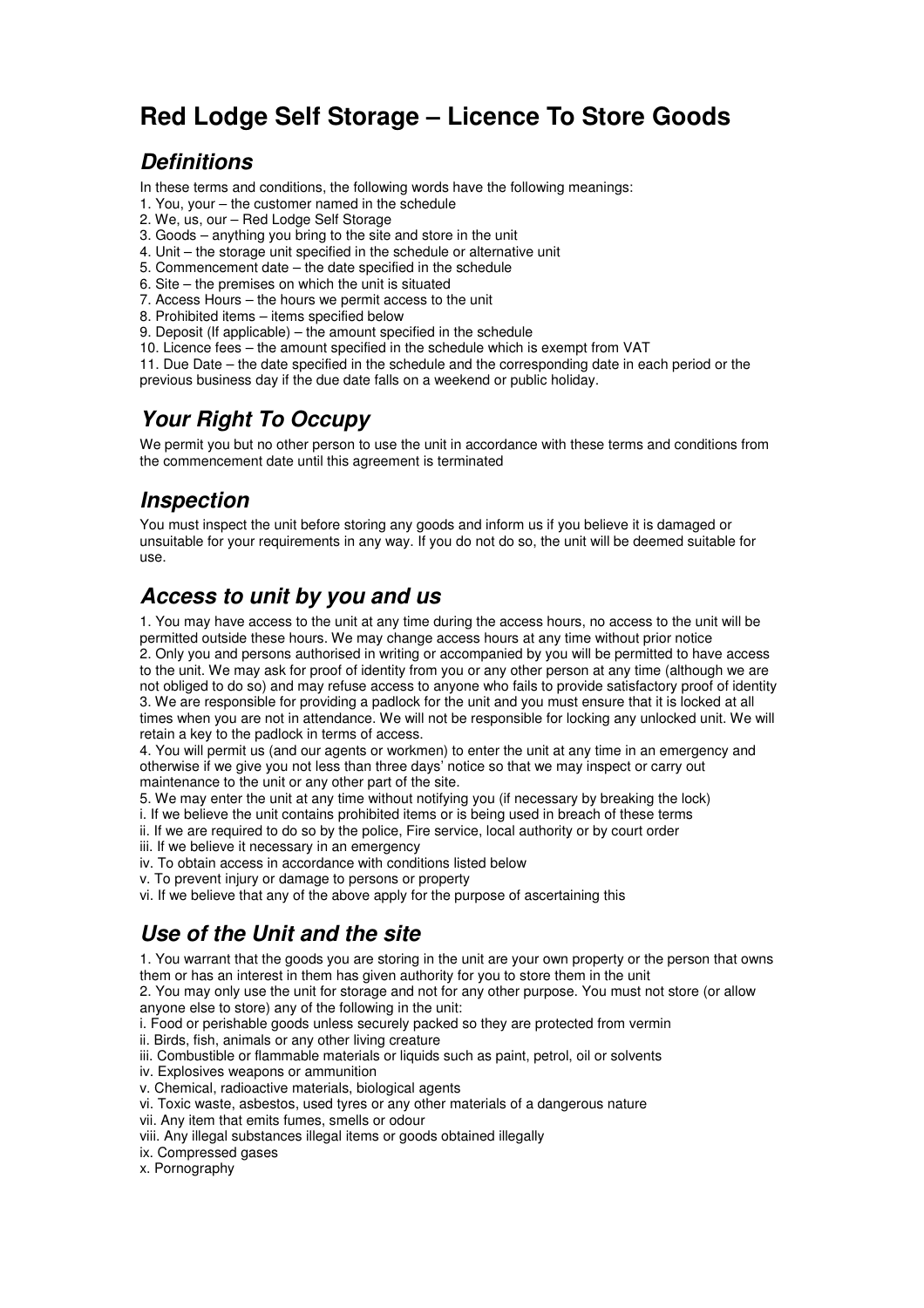3. You must not or allow any person to:

i. Use the unit or do anything on the site or in the unit that may be a nuisance

ii. Do anything on the site or in the unit that may invalidate our insurance premiums (or those of others) or increase the premiums

iii. Use the unit as office or living accommodation poste restante or as a home or business address

iv. Spray paint or do mechanical work of any kind in the unit or on the site

v. Attach anything to the walls, ceiling, floor or doors of the unit or alter the unit.

vi. Allow any liquid, substance, smell or odour to escape from the unit or any noise to be audible or vibration to be felt outside the unit.

vii. Cause any damage to the unit or any other unit or the site or its facilities or to the property and possessions of us or any of our customers and if you cause any damage you must (at our option) repair restore or replace such damage or reimburse our costs in making necessary repairs or replacement viii. Cause any obstructive or undue hindrance in any passageway, stairway, service area or any other part of the site and you must at all times exercise courtesy to others using these areas

4. You must inform us immediately of any damage to the unit and comply with any directions of our employee's or agents at the site and any further regulations for use of the unit we may issue from time to time

#### **Alternative unit**

1. We may at any time by giving you seven days' written notice require you to remove your goods form one unit to another unit specified by us. The alternative unit shall be of similar size to the current unit. We would only request this if we feel it absolutely necessary

2. Removal of the goods from the current unit to the alternative unit will be at your expense. If you do not arrange removal of the goods by the time specified in the notice, we may enter the unit and arrange for the goods to be so moved. Any removal arranged by us will be at your risk (except for loss or damage caused wilfully or negligently by us or our removal agents) and removal expenses will be payable by you and we may add them to the licence fees.

3. If your goods are moved to an alternative unit, this agreement will be varied by the substitution of the alternative unit number but will otherwise continue in full force and affect and the licence fees will continue to apply to the alternative unit.

## **Deposit**

1. A deposit is not normally charged but if we deem it necessary you must pay us the deposit when you sign this agreement. The deposit will be returned to you (without interest) within 21 days after this agreement terminates less any amount we may deduct to cover:

i. Repairing any damage to the unit, site or any other unit caused by you, your agents or invitees or by goods stored in the unit

ii. Any unpaid licence fees or removal or other charges

iii. Any other obligation to us that you have not discharged in full

### **Licence Fees**

1. You must pay us the licence fees for the minimum period of storage on signature of this agreement and thereafter must pay the licence fee on the due date. If you do not pay the licence fee on the due date, you will immediately become liable to pay a late payment charge equal to 10% of the licence fees (subject to a minimum charge of £10) for each period of two weeks or any part of it that the licence fees (including any late payment or other charges) remain unpaid after the due date.

2. In the event that a payment is dishonoured, we may make a further charge of £10 on each occasion.

#### **Increases**

We may alter the licence fees at any time by giving you written notice and the new fees will take affect on the first due date occurring not less than four weeks after the date of notice.

# **Non-Payment of Licence Fees**

1. If you do not pay the licence fees on the due date or the late payment charge or either, we may exclude you from the site and from the unit and we may break the lock on the unit and install a new lock, whether or not we have exercised our right to terminate this agreement. Exercising our right to exclude you from the site and the unit does not affect your obligation to pay any unpaid or future licence fees or late payment charges.

2. If any part of the licence fee or the late payment charges is still outstanding one month after the due date then we may:

i. Give you written notice that we will remove all the goods in the unit if you have not paid all outstanding amounts due in full within 72 hours of the posting of the notice by us to you at the address set out in the schedule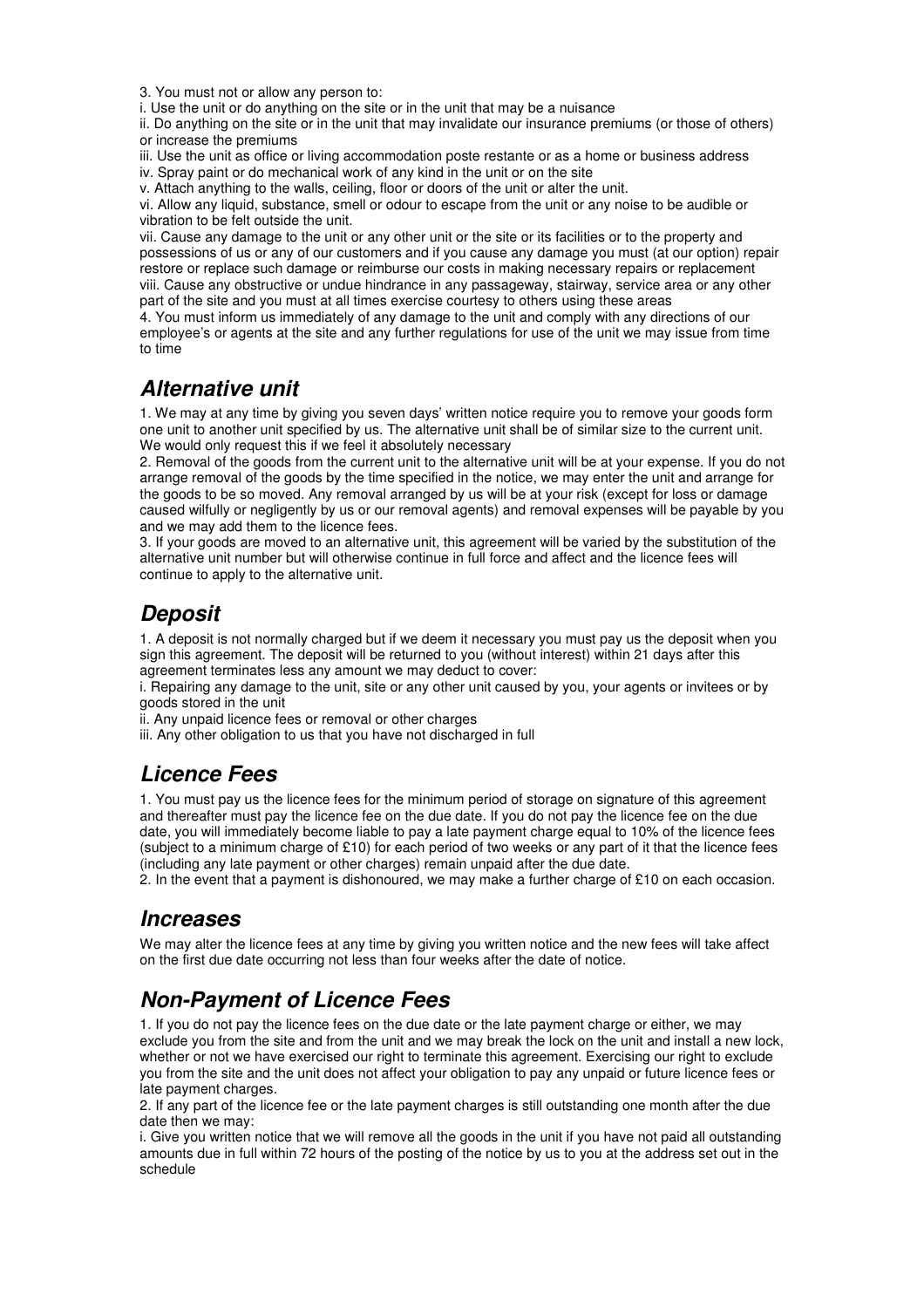ii. On expiry of the notice remove all the goods in the unit to any alternative storage facilities that we may decide without incurring any liability for loss or damage to the goods arising from their removal and alternative storage

iii. Charge you the full costs of removing the goods and alternative storage costs and any repeated costs should we have to move the goods at anytime afterwards

iv. Sell the goods on your behalf and pass good title to them and use the proceeds of sale to discharge any outstanding licence fees or other charges due to us. If the proceeds of sale are insufficient to discharge your outstanding liability to us then you will remain liable for the balance and we may take any action we consider necessary to recover the outstanding amounts

v. Treat any goods not sold as abandoned and destroy or otherwise dispose of them

#### **Termination**

1. Either you or we may terminate this agreement by giving not less than fourteen days written notice ending on any due date and termination will take place from that due date. Any licence fees paid in advance will be refunded but we may make necessary deductions should there be any breeches of this licence

2. You may not terminate this agreement if any licence fees or any other charges are outstanding or if you are in breach of this agreement

3. We may terminate this agreement immediately by giving written notice of you are in breach of any terms of this agreement

# **On Termination**

1. On termination of this agreement you must remove all goods form the unit and leave the unit clean and tidy and in the same condition as at the commencement date. We may charge you if we have to clean the unit or dispose of any goods or rubbish left in the unit or on the site.

2. We may treat any goods left in the unit after termination as abandoned and may dispose of them in accordance with the following conditions

i. Sell the goods on your behalf and pass good title to them and use the proceeds of sale to discharge any outstanding licence fees or other charges due to us. If the proceeds of sale are insufficient to discharge your outstanding liability to us then you will remain liable for the balance and we may take any action we consider necessary to recover the outstanding amounts

ii. Treat any goods not sold as abandoned and destroy or otherwise dispose of them

#### **Insurance**

We do not insure your goods whilst in the unit. Storage of goods in the unit is at your sole risk and you must insure them at their full replacement value.

# **Exclusion of Liability**

1. We shall not be liable for any loss (including consequential or economic loss) or damage to the goods stored in the unit, whether or not the damage is due to any act or omission, negligence or wilful default by us or by any of our servants or agents or other customers, nor shall we be liable for any consequential or economic loss incurred by you as a result of any loss or damage to the goods 2. Any other representations, conditions, warranties or other terms, whether written or oral, expressed or implied, statutory or otherwise which are or may be inconsistent with this condition are expressly excluded

# **Indemnity**

You will indemnify us and hold us harmless against all claims, demands, liabilities, damages, costs and expenses incurred by us or any of our servants, agents or other customers which arises out of the use of your unit or the site by you or any of your servants, agents or invitees or arises out of the breach of this agreement by you.

### **Notices**

Any notice given under this agreement must be in writing and may be served only by personal delivery or by pre-paid post. Any notice to you may be sent to the address stated in the schedule or any other address, which you notify to us in writing. Any notice to you will also be sent out to any owner (whether sole, joint, or co-owners) of which we have been notified by you. Any notice to us must be sent to our address as set out in the schedule.

### **Force Majeure**

We shall not be liable for any loss or damage which you may suffer as a direct or indirect result of our performance of this agreement being prevented, hindered or delayed by reason of Act of God, riot,